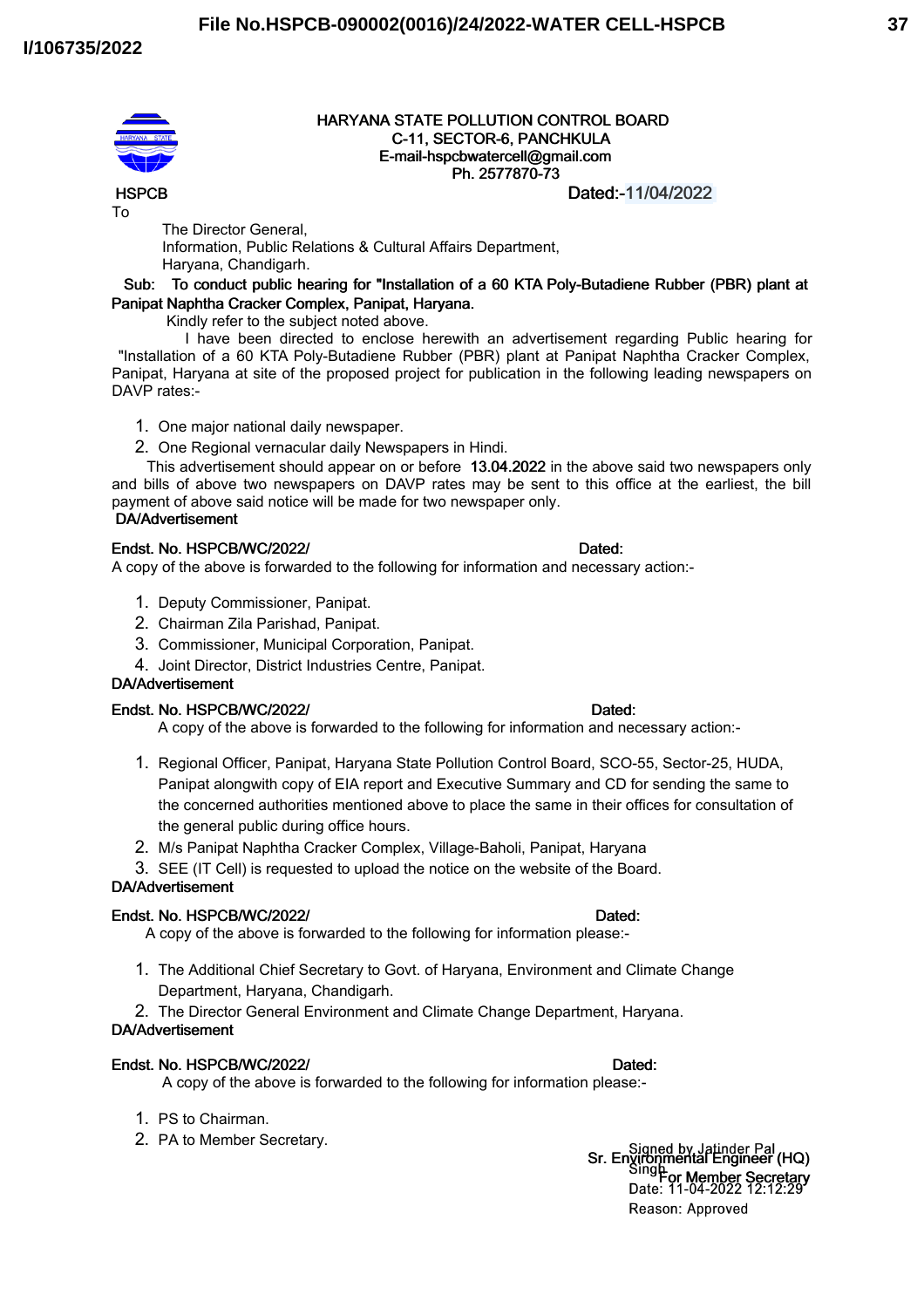**I/106735/2022**